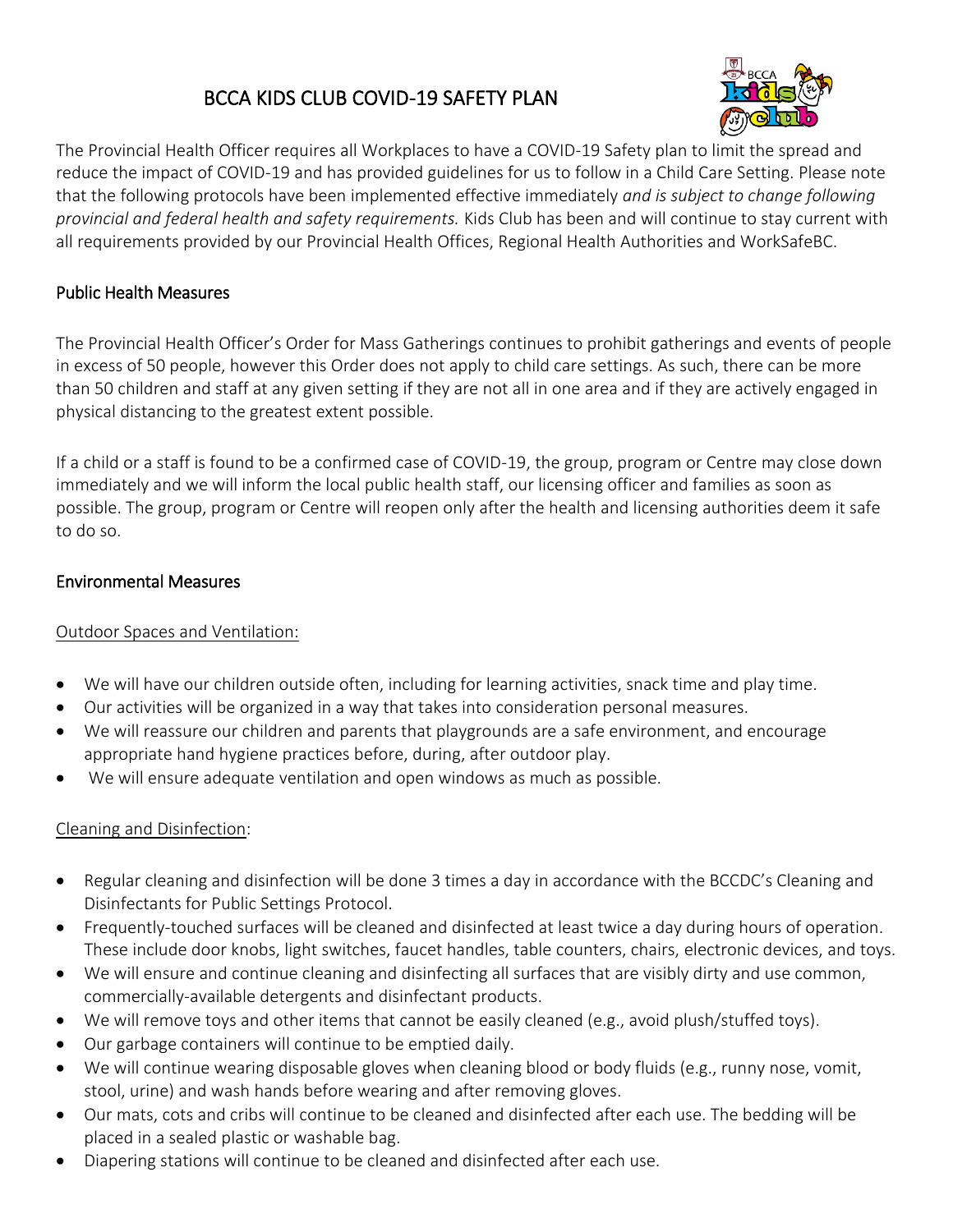There is no evidence that the COVID-19 virus is transmitted via textbooks, paper or other paper-based products. As such, there is no need to limit the distribution of books or paper based educational resources to children because of COVID-19.

## Physical Distancing and Minimizing Physical Contact

- The physical space requirements for all licensed child care settings set out in the Child Care Licensing Regulation means that we have sufficient space to support physical distancing between staff without reducing the number of children in care at any one time.
- Our staff will minimize the frequency of direct physical contact with children and encourage children to minimize physical contact with each other.
- Our staff will maintain physical distancing from one another.
- We will establish reasonable expectations based on age and/or developmental readiness. For example: Younger children will be supported to have minimized direct contact with one another, while older children will be supported to maintain physical distance whenever possible.
- Children from the same household (e.g., siblings) do not need to maintain physical distance from each other.
- We will implement the following physical distancing strategies where possible i.e. Avoid close greetings (e.g. hugs, handshakes).
- Our children will be reminded regularly to keep "Hands to yourself".
- We will strive to minimize the number of different staff that interact with the same children throughout the day.
- Our children will be re-grouped into smaller cohorts within the group and/or spread out to minimize direct physical contact.
- We will use different room configurations (e.g., separating tables) and set up small group environments to reduce the number of children in a group, for example, set up 2 or 3 areas for colouring or doing crafts.
- We will Incorporate more individual activities or activities that encourage more space between children and staff.
- Toys that encourage group play in close proximity will be removed and will promote toys that encourage individual play. We will not have dress-up clothes or stuffed animals and limit the use of playdough to reduce hand-to-hand-contact and cross contamination
- We will teach our younger children about physical distancing and less physical contact by creating games that include basic principles such as "two arm lengths apart" and will use more books, individual games and online programs as a part of learning so children can sit independently and distanced from each other.
- We will Increase the distance between nap mats, if possible and if space is tight, we will place children headto-toe or toe-to-toe.
- Children who have symptoms of illness will be separated in the administration office and will have a place to rest under supervision, until they are picked up. These areas will be cleaned and disinfected after the child has left.
- Snack and meal times may be staggered to allow spacing between children during meals.
- Families must limit their drop-off and pick-up person to just one person and ensure that you do not enter the Centre, if there is another person dropping or picking their child. Please wait outside until they exit.
- Parent must maintain physical distance from staff and other children present and use the hand sanitizers placed at the entrance of each room as soon as you enter our facility.
- We will facilitate pick-ups from outside the classroom as long as the weather permits.
- Persons providing care and/or supporting inclusion of a child in care (e.g. supportive child care assistants, speech language pathologist, etc.) are permitted to join the groups as needed.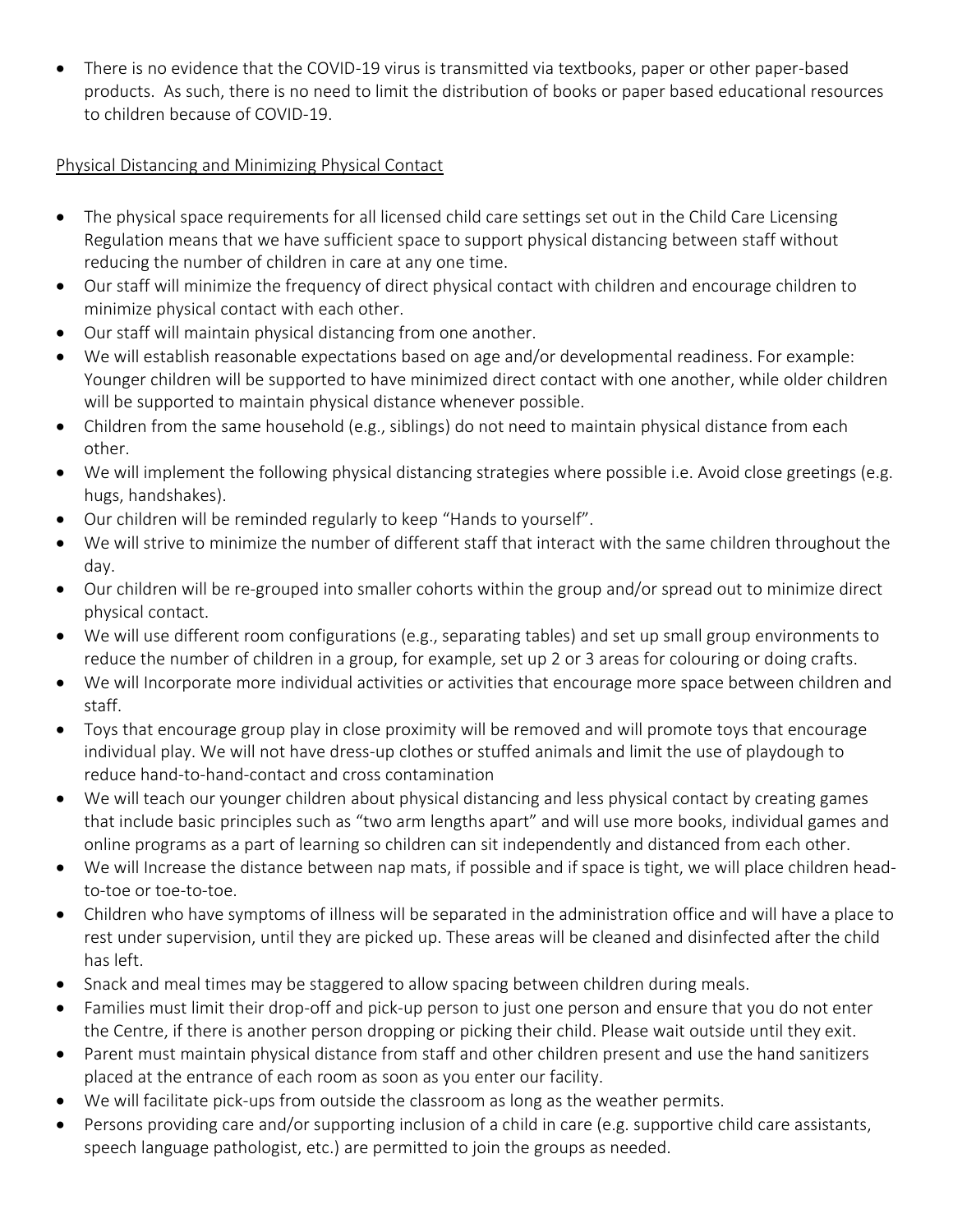- Buses or vans used for transporting children will be cleaned and disinfected according the guidance provided in the BCCDC's Cleaning and Disinfectants for Public Settings and will be limited to the transport of children to and from school. Children will be separated by 2 meters where possible except for children from the same household.
- Parents and caregivers that are symptomatic must not enter the child care facility.
- Staff will sign in/out every child to limit handling of the pen and clipboard.

#### Administrative Measures

- We have established a policy that all parents and caregivers must assess their children daily for symptoms before sending them for child care.
- Please follow our policy and procedures for children and staff who become sick while at the facility.
- We will ask parents and caregivers about illness at drop-off to confirm that the child does not have symptoms of common cold, influenza, COVID-19, or other respiratory disease.
- There is no role for screening children or staff for specific symptoms, checking temperatures, or COVID-19 testing. Such activities are reserved for health care professionals.
- We have posted signs in all the facility and classroom entrances to remind people not to enter the facility if they are sick.
- All families are required to sign the COVID-19 Agreement that they have read, understand and will follow the safety policy and protocols as listed in this Safety Plan, etc.

## Personal Measures

- Children, parents, caregivers and staff must not enter the Centre if they have symptoms of COVID-19 or have travelled outside of Canada in the last 14 days or have been identified by public health as a close contact of a person with a confirmed case of COVID-19.
- Please assess your child/children daily for the presence of symptoms of common cold, influenza, COVID-19, or other infectious respiratory disease prior to drop off. Please keep your child/children at home until they have been assessed by a health care provider to exclude COVID-19 or other infectious diseases, and their symptoms have resolved.
- Children MUST stay home if they or any of their family members are ill and show any signs or symptoms of COVID-19 such as fever, chills, cough, shortness of breath, sore throat and painful swallowing, stuffy or runny nose, loss of smell, headache, muscle aches, fatigue and loss of appetite. Please use the selfassessment tool at<https://bc.thrive.health/covid19/activity> if you are unsure and inform our staff immediately.
- Children who are ill, including children of essential service providers, will not be permitted to attend child care until they have a clean bill of health from their family physician or medical practitioner.
- Our staff will assess themselves daily for symptoms of common cold, influenza, or COVID-19 prior to coming to work and stay home if they or anyone in their family are ill and inform the supervisor immediately. If they feel sick or show symptoms while at work, they will be sent home right away and will have them contact their doctor, use the self-assessment tool and call 8-1-1 and follow their directive.
- Any staff member(s) who was working with the infected staff and children in that group will also be asked to leave the facility for at least 14 days to ensure that the infection does not spread.
- That room will be closed off, cleaned, and disinfected immediately.
- If a parent, caregiver or staff member is unsure if they or a child should self-isolate, please use the BC COVID-19 Self-Assessment Tool, contact 8-1-1 or the local public health unit. Please consult your family physician or nurse practitioner to be assessed for COVID-19 and other respiratory diseases.